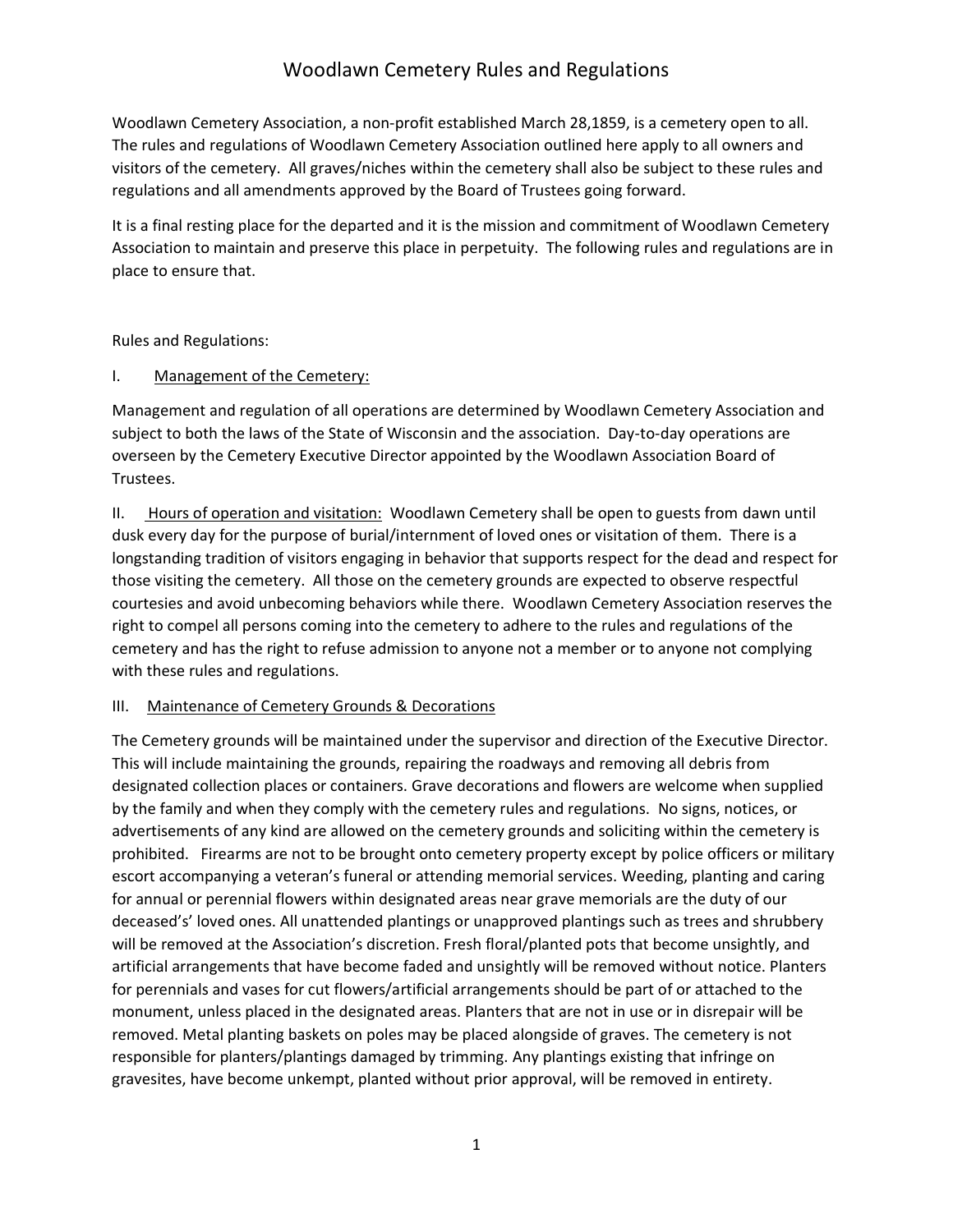Woodlawn Cemetery Association reserves the right to remove any decorations it determines does not follow this requirement.

Shrubs and trees may only be planted by cemetery staff in places determined by Woodlawn Cemetery Association. All trees and shrubs of any kind shall be planted, trimmed, cut, or removed only by cemetery staff or contractors authorized by Woodlawn Cemetery Association Board or authorized contractors. Trimmings, dead flowers, or refuse from weeding should be removed from the grave areas and placed in trash receptacles or removed from the cemetery and properly disposed of elsewhere. All grave decorations must be removed before the beginning of the next season. Weather permitting; the cemetery performs a complete clean off beginning April 15th in spring, and October 15th in autumn. It is the responsibility of lot owners to remove any decorations or other items they want to keep by that time. On or after those dates, cemetery staff will remove all wreaths, flowers, or other grave decorations and dispose of them. New decorations can be placed on the gravesites after April 15th and after October 15<sup>th</sup>. Dates are subject to change and will be published on the website/Facebook. American flags are permitted year-round on the graves of veterans.

In the event that any condition is in non-compliance with these rules and regulations, the Executive Director reserves the right to remove items and correct any condition without notice.

Only pets of visitors are allowed on the cemetery grounds provided they are properly leashed and their waste picked up.

#### IV. Purchase of Burial Rights (Grave Spaces or Niches):

Anyone wishing to purchase burial rights shall contact the Executive Director who will meet with the intended purchaser/s. A purchase agreement will be prepared by the Executive Director when burial rights are granted by the Cemetery to owners. All monies for burial rights shall be made payable to Woodlawn Cemetery Association. All purchasers will receive a copy of said agreement and a receipt for the purchase price upon payment in full. The purchase agreement is the document that establishes the right of burial and ownership. No person will have burial rights in any space unless his/her name appears on the cemetery records for the space. Past contracts or deeds issued to owners shall serve as proof of ownership for burial sites. Once purchased, the ownership remains with the original purchaser and his/her/their heirs. Owners will incur additional fees for the opening & closing of the grave space or niche at the time of a death.

Woodlawn Cemetery Association reserves the right to refuse permission for interment of anyone who, at the time of death, is not the owner of the burial rights or an authorized descendant or relative of the owner by blood or marriage. Memorials may not be installed, nor plantings placed until the full purchase price has been paid. Should the purchaser of burial rights fail to carry out the terms of the purchase agreement, Woodlawn Cemetery Association may declare the said agreement cancelled and all rights of the purchaser in and to the grave space or niche forfeited. Money remitted may be held or returned, depending on the situation.

V. Transfer of Burial Rights: Woodlawn Cemetery Association MAY repurchase unused burial sites from owners. (Grave Space/Niche) The amount paid will be the same as the original purchase price. The use of burial space is for the owner of the sites or relatives as outlined in VII-B below. An owner may sell their unused burial site for whatever purchase price they choose to whomever they choose, subject to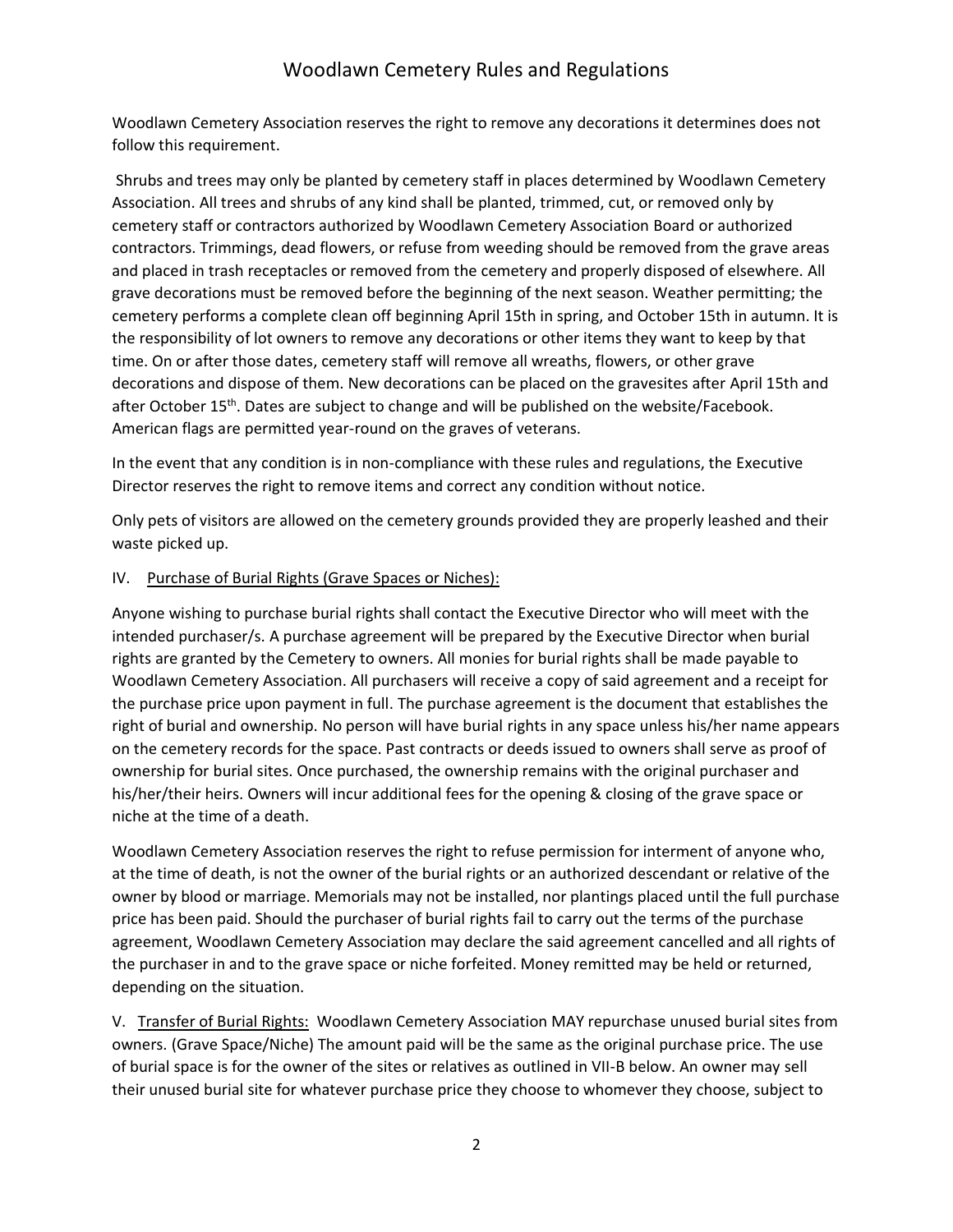approval by the Executive Director and/or the Board of Trustees. Any return or transfer of burial rights must be recorded by Woodlawn Cemetery Association and is subject to the current fees for such.

VI. Descent of Burial Rights to Heirs: A burial right is an intangible asset, not subject to any will or personal gift. It must be assigned by a legitimate owner of burial right or a group of owners based solely on adopted cemetery policies and practices. Woodlawn Cemetery Association encourages the use of the Burial Right Assignment Form to avoid uncertainty and conflicts over unassigned burial space in the future. These steps should be followed for unassigned burial space:

1. Unassigned burial sites continue beyond the death of the original purchaser/s to blood descendants. Spouses have joint tenancy. The spouses of any direct heirs have precedence in future burials assignments over their children.

2. The first to hold burial rights is a surviving spouse or domestic partner.

3. If there is no surviving spouse, then to any children; if there is more than one, they all share the rights equally and must all agree to every assignment.

4. If there is/are no surviving children, then to any grandchildren; if there is more than one, they all share the rights equally and must all agree to every assignment.

5. If the purchasers have no children and no direct survivors, the burial rights go to the surviving siblings of the purchasers and those descendants.

6. Woodlawn Cemetery Association shall be held harmless for any decision made by a majority of the owners of the of the burial right.

7. Burial rights can be revised at any time by the rights holder/s to accommodate cremation burial or an accidental/sudden death. Burial rights can be assigned to anyone subject to the approval of the Woodlawn Cemetery Association.

8. In at-need situations, the deceased and his/her surviving spouse may be granted burial rights by the holder/s of burial rights.

9. The Cemetery Association has the right and power to make prudential final judgments about complicated and pressing burial arrangements so that the spirit of these steps is kept, even if the precise letter is impossible to attain.

10. Woodlawn Cemetery Association follows the requirements of Wisconsin Stat. S.S. 157.10. Refer to that chapter for complete language.

VII. Interments: All interments are to be arranged through the Executive Director. Only the Executive Director, Board President of Woodlawn Cemetery Association or their designee may authorize the opening of any burial space. The written permission of the lot owner or their immediate heir is required for interment to take place. Orders for interment must be given by the owner of the lot or legal representative. When the instructions from the lot owner regarding a burial cannot be obtained or are indefinite, or when the interment space cannot be opened when specified, for any reason, Woodlawn Cemetery Association may, at its discretion, open a grave in such location as it deems best and proper,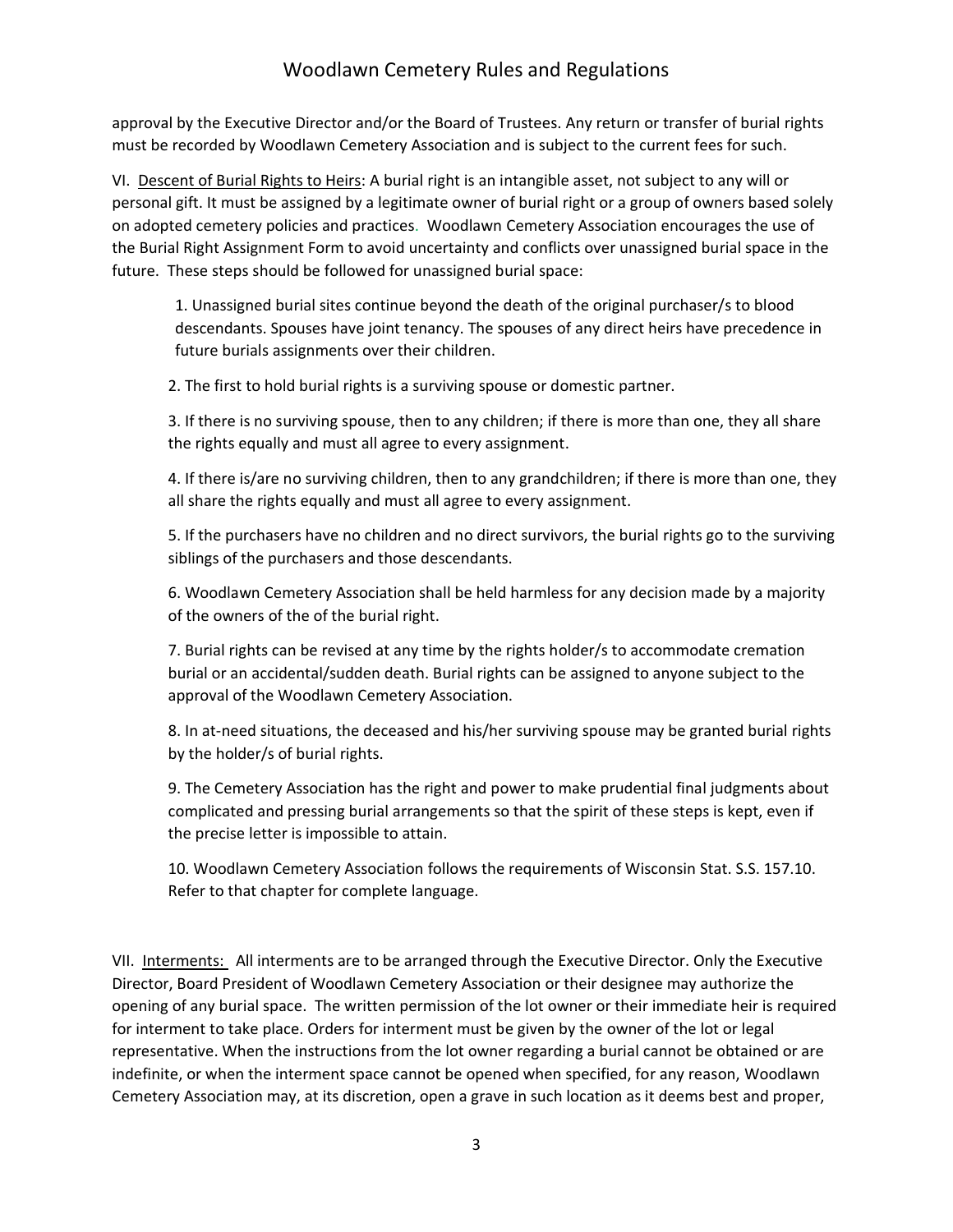so as not to delay the burial. Woodlawn Cemetery establishes the required fees for opening and closing. This fee is due no later than the time of interment. All funeral processions shall be under the supervision of management within the cemetery, as well as all elements of the burial ceremony within the cemetery.

Full Body Interments: A civil burial permit as required by Wisconsin law must be presented before interment can take place in the cemetery. Winter burials are subject to procedures contained in Wisconsin State Law (157.114) but can be modified by agreement of Woodlawn Cemetery Association and the responsible party arranging the burial according to preferences and weather conditions. Additional fees can be charged to complete a winter burial. One full body burial is permitted per grave space. In order to maintain a proper standard of care and to eliminate sunken graves caused by collapse of wooden boxes or other weak materials, it is required that all caskets be placed in suitable burial vaults.

Cremations: The cremated remains of 2 individuals may be inurned in one single grave space. In addition, the cremated remains of one individual may be placed in the same grave space with a full body burial provided there is ample room to do so. Cremated remains cannot be accepted until and unless the space for burial is verified, unless the date of interment is scheduled and unless all necessary paperwork is received. Cremation burials must be scheduled through and monitored by the Executive Director of Woodlawn Cemetery or appointed designee. Inurnment of cremated remains must be in a vault if future recovery is potentially desired. Spreading/scattering of cremated remains on top of the ground, on existing graves, with existing graves, or anywhere in the cemetery is absolutely not allowed.

Disinterment: The disinterment of the remains of a deceased person and re-internment to another plot in the same cemetery or in another cemetery are governed by the Statutes of the State of Wisconsin. Proper documents with signed permissions from the county coroner/medical examiner, pastor/pastoral director and next of kin must be given to the Executive Director prior to any disinterment. Woodlawn Cemetery Association, exercising due care in the disinterment and removal, shall assume no liability for the damage to any casket, outer burial container or grave memorial and shall retain control of the scheduling and manner of disinterment. It also determines appropriate fees for disinterment. Using their equipment, only persons employed or contracted by Woodlawn Cemetery Association shall be used in making interments or removals. Cemetery personnel or their contracted services will not be held responsible for damages or injuries resulting from defects or deterioration in burial vaults (outer burial containers).

VIII. Memorials and Markers: Woodlawn Cemetery reserves the right to grant permission for all grave memorial work to be done in the cemetery, including installation of memorials and foundations, engraving and cleaning. The responsibility of keeping any grave memorials in a safe and proper state of repair is up to the owner, the heirs or assigns. If no heir or assign can be located when a memorial needs repair, Woodlawn Cemetery Association may assume responsibility to return the memorial to a safe and proper state using cemetery operating funds.

A marker impeding movement of equipment or human approach to a new burial site may be removed temporarily and then replaced on the original location by the Executive Director's authorization. Bronze markers from the US Government for military veterans are permissible, either as the prime memorial at the head of a grave or as a footstone in conjunction with a headstone. Even though the marker is given as a tribute by the government, they must be placed on a foundation and the payment for the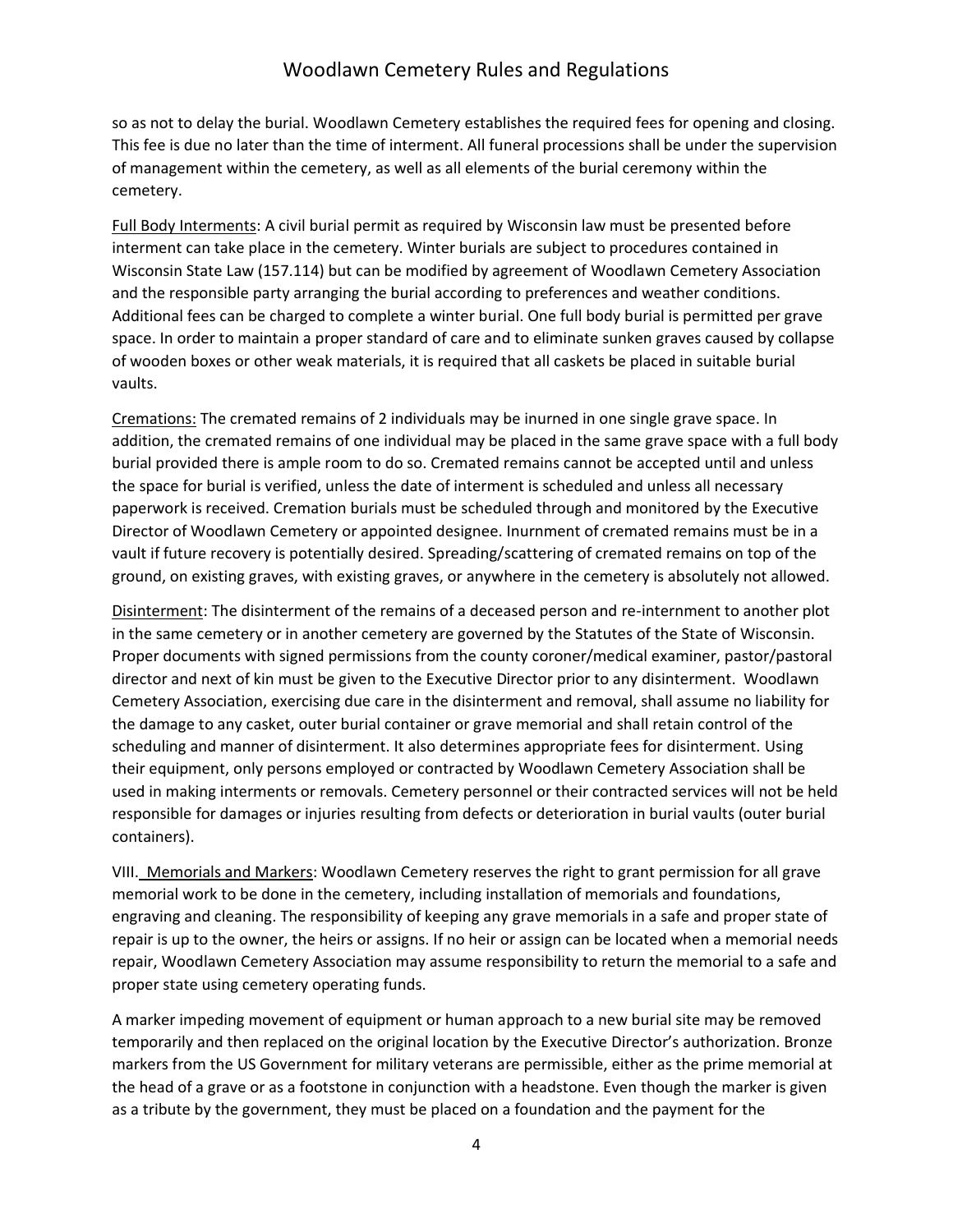foundation and setting must be paid prior to the order being placed. All interments must be marked by an appropriate head or foot stone, or by a temporary marker provided by the funeral home, identifying the person interred. No burial site is to be left unmarked. While temporary markers provided by a funeral home are permitted, they will be removed within 6 months of placement. Temporary grave markers of any other material (not provided by the funeral home) are not permitted. Permanent markers should be placed within two years of the death. The base of the monument shall be no longer than two-thirds of the lot. The Board reserves the right to authorize the removal of such markers, etcetera, installed without permission, or which may be considered inappropriate language or graphics, at the owner's expense.

Woodlawn Cemetery provides configurations and proper measurements. Memorials may be placed on a grave before or after burial. With pre-need placement, the family or responsible party is obliged to arrange for placing the correct death date on the memorial. A concrete foundation is required for all memorial markers. Foundations and flush markers will be placed by Woodlawn Cemetery Association employees in order to stabilize the memorial and ensure its proper location. When monuments or markers have been placed in violation of any of these rules, Woodlawn Cemetery Association reserves the right to remove them at owner expense until such time its placement is compliant with the above regulations.

IX. Vandalism: Woodlawn Cemetery Association is not to be held responsible for vandalism. If vandalism occurs, Woodlawn Cemetery Association will file reports with local police. Also, Woodlawn Cemetery Association will repair any vandalism promptly to the grounds and other areas maintained by the cemetery. Woodlawn Cemetery Association will not repair any vandalism to monuments and markers. Lot owners who can be located will be notified of the vandalism. It is the responsibility of the lot owner to make arrangement for repairs and pay the incurred costs

X. Correction of Errors: Woodlawn Cemetery Association reserves, and shall have, the right to correct any errors that may have been made either in making interments, disinterment or removals, or in the description, transfer or conveyance of any sites or burial space. This includes canceling such conveyance and substituting and conveying in lieu thereof other interment rights of equal value and similar location. The changes will, as far as possible, be selected by Woodlawn Cemetery Association and money paid on account of said purchase will be refunded. In the event any such error shall involve the interment of the remains of any person, the Woodlawn Cemetery Association reserves, and shall have, the right to remove and reinter the remains in the correct space or in another burial space of equal value and similar location as may be substituted in lieu thereof. (Wisconsin Statutes 157.112 (1) (2))

Xi. Management Prerogatives: Woodlawn Cemetery Association reserves the following rights with proper notification of lot owners:

1. to enlarge, reduce, re-plat, or change the boundaries or grading of any section(s) of the cemetery.

2. to modify or change the location of, or remove or re-grade roads, drives or walks, or any part thereof.

3. to lay, maintain, operate, alter, change, or remove pipelines, water systems, electrical service, gutters, drainage, planting, or monuments.